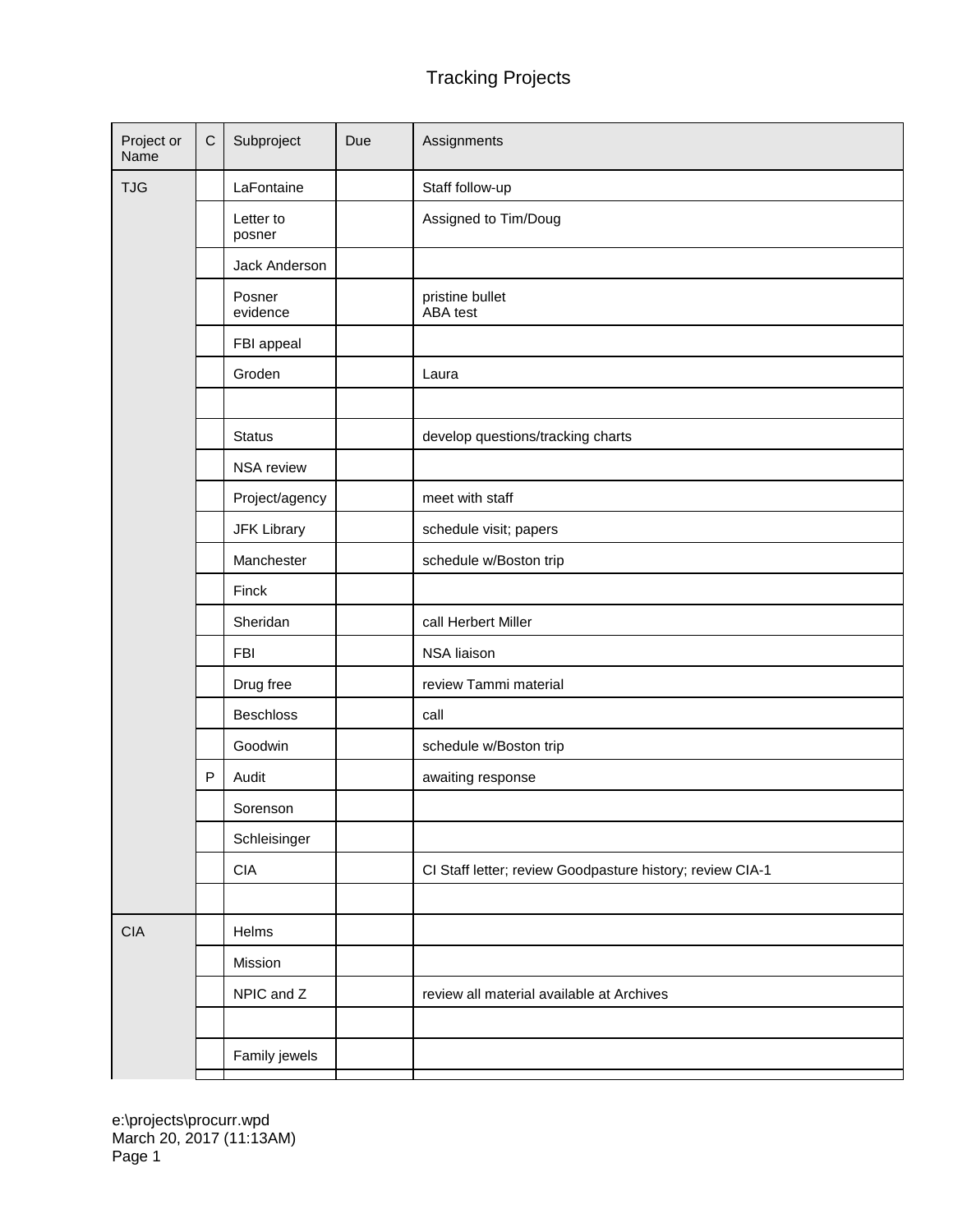| Project or<br>Name | $\mathsf{C}$ | Subproject                                   | Due | Assignments                                        |
|--------------------|--------------|----------------------------------------------|-----|----------------------------------------------------|
|                    |              | Histories                                    |     |                                                    |
|                    |              |                                              |     |                                                    |
|                    |              |                                              |     |                                                    |
|                    |              |                                              |     |                                                    |
| Cuba               |              | Mission                                      |     | to David                                           |
|                    |              | IG Report on<br>Assassination                |     | 1977 report being processed                        |
|                    |              | Harvey,<br>Shackley,<br>Morales <sup>®</sup> |     | $\overline{?}$                                     |
|                    |              | 1977 report                                  |     | Chris will pursue                                  |
|                    |              | Bay of Pigs                                  |     |                                                    |
|                    | 1            | <b>JMWAVE</b>                                |     | Operational Reports (any anti-Kennedy sentiment).  |
|                    | 1            | Morales                                      |     | Memo justifying request for his file               |
|                    |              | Names                                        |     | Chris and Manuel will ask for name clarifications. |
|                    |              |                                              |     |                                                    |
| <b>Dallas</b>      |              | Tom Samoluk                                  |     |                                                    |
| Forensics          |              | Mission                                      |     |                                                    |
|                    |              | Chart of<br>evidence                         |     |                                                    |
|                    |              | Identifying all<br>tests                     |     |                                                    |
| Medical            |              | Mission                                      |     |                                                    |
|                    |              | Bethesda<br>autopsies                        |     |                                                    |
|                    |              | Bethesda SOP                                 |     | Tape recordings; logs, rules, manuals, regulations |
|                    |              |                                              |     |                                                    |
| <b>New</b>         | c            | Mission                                      |     |                                                    |
| Orleans            |              | <b>BRILAB</b>                                |     |                                                    |
|                    |              | MCC                                          |     |                                                    |
|                    |              | List of names                                |     | create names, recommendations                      |
|                    |              | Oswald<br>records                            |     | make a list in conjunction with Doug               |
|                    |              |                                              |     |                                                    |
| Organized          |              | Mission                                      |     |                                                    |

e:\projects\procurr.wpd March 20, 2017 (11:13AM) Page 2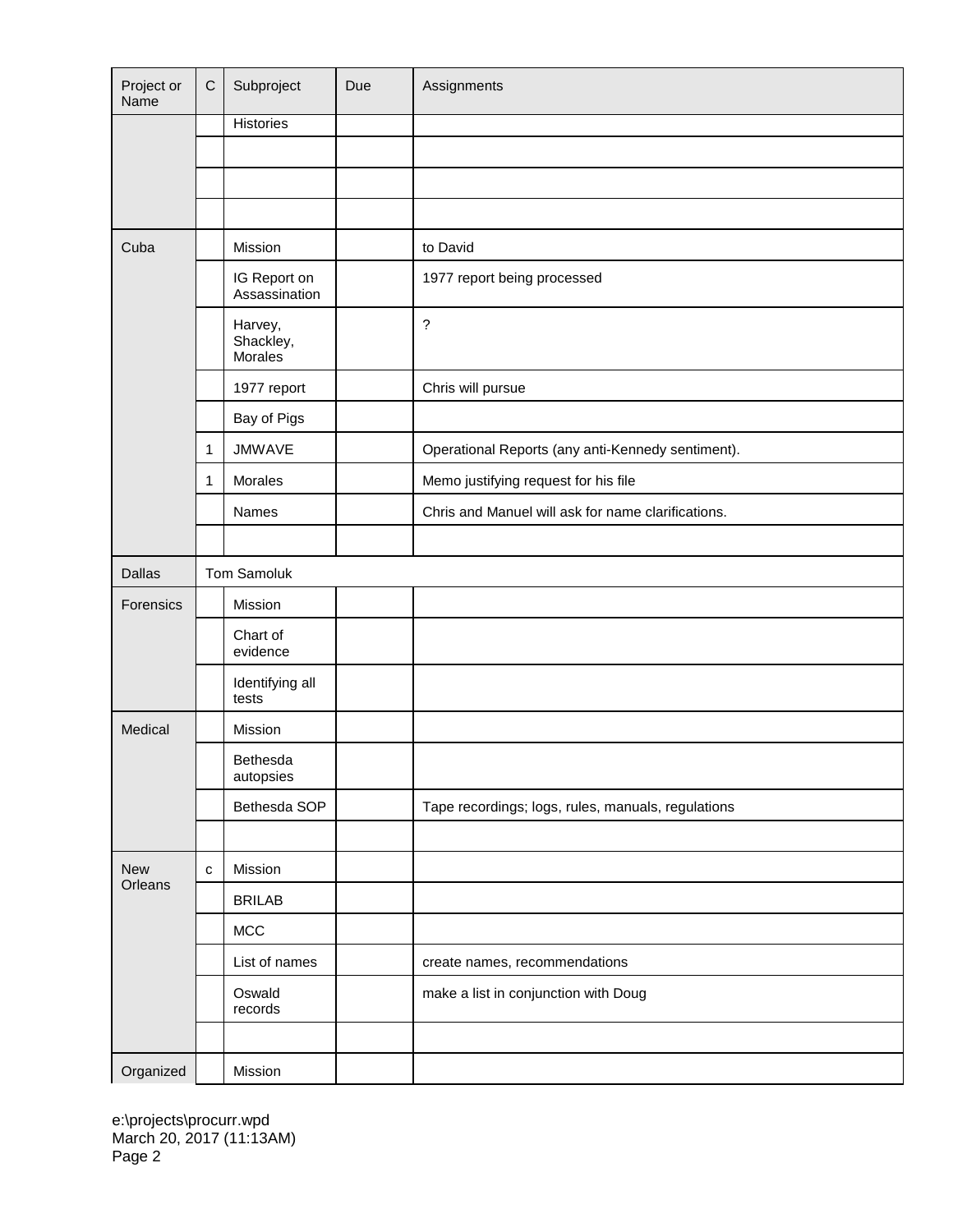| Project or<br>Name | $\mathsf{C}$ | Subproject | Due | Assignments |
|--------------------|--------------|------------|-----|-------------|
| Crime              |              |            |     |             |
|                    |              |            |     |             |
| Oswald             |              | Mission    |     |             |
|                    |              |            |     |             |
|                    |              |            |     |             |

| Project or<br>Name | $\mathsf{C}$ | Subproject             | Due     | Assignments                                                        |
|--------------------|--------------|------------------------|---------|--------------------------------------------------------------------|
| <b>TJG</b>         |              | Manchester             |         |                                                                    |
|                    |              |                        |         |                                                                    |
|                    |              |                        |         |                                                                    |
| Doug               |              |                        |         |                                                                    |
|                    |              |                        |         |                                                                    |
|                    |              |                        |         |                                                                    |
| Eric               |              | <b>NASA</b>            |         | check books for NASA references;                                   |
|                    |              |                        |         |                                                                    |
|                    |              |                        |         |                                                                    |
| Joan               |              | LaFontaine             |         | read book.                                                         |
|                    |              |                        |         |                                                                    |
|                    |              |                        |         |                                                                    |
| Joe                |              | Davidson               |         |                                                                    |
|                    |              | Labor<br>investigation |         |                                                                    |
|                    |              | FAA                    |         | will send letter                                                   |
|                    |              |                        |         |                                                                    |
|                    |              |                        |         |                                                                    |
|                    |              |                        |         |                                                                    |
|                    |              |                        |         |                                                                    |
| Laura              |              | Deeds of Gift          | ongoing |                                                                    |
|                    |              | Ethics issue           |         | Laura working on issue--will consult with me before drafting memo. |
|                    |              |                        |         |                                                                    |

e:\projects\procurr.wpd March 20, 2017 (11:13AM) Page 3